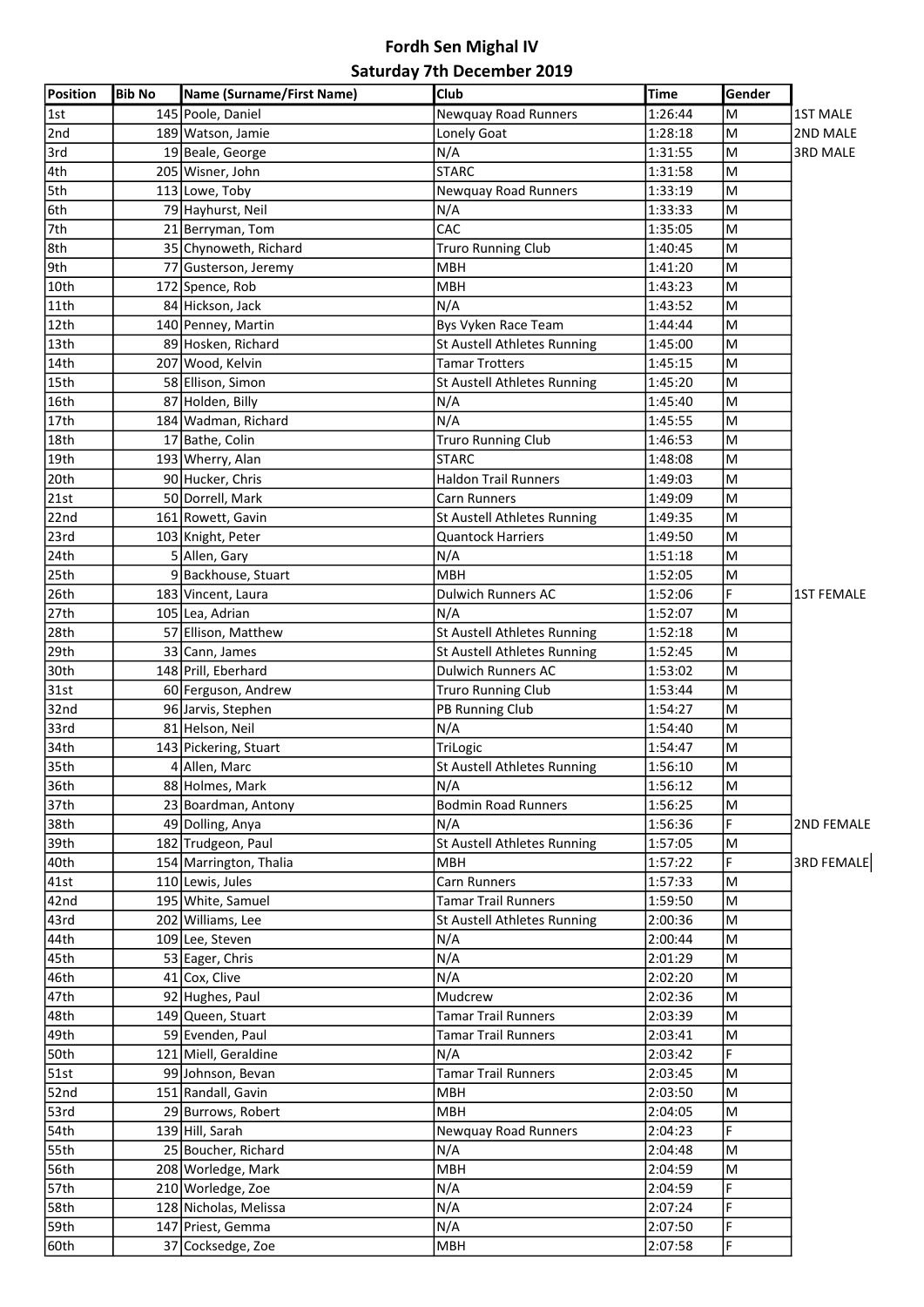## Fordh Sen Mighal IV Saturday 7th December 2019

| Position        | <b>Bib No</b> | Name (Surname/First Name)        | Club                         | <b>Time</b> | Gender |                   |
|-----------------|---------------|----------------------------------|------------------------------|-------------|--------|-------------------|
| 61st            |               | 127 Nicholas, Stacey             | <b>MBH</b>                   | 2:07:58     | F      |                   |
| 62nd            |               | 174 Stephens, Jane               | Mudcrew                      | 2:08:03     | F      |                   |
| 63rd            |               | 51 Drew, Oliver                  | Lonely Goat                  | 2:09:47     | M      |                   |
| 64th            |               | 132 Northey, Jo & Maggie the Dog | LRR                          | 2:09:58     | F & F  | <b>1ST CANINE</b> |
| $\sqrt{65}$ th  |               | 45 Davies, Helen                 | Bys Vyken Race Team          | 2:10:14     | F      |                   |
| 66th            |               | 93 Jackson, David                | <b>Falmouth Road Runners</b> | 2:10:24     | M      |                   |
| 67th            |               | 71 Goy, Lucy                     | N/A                          | 2:11:48     | F      |                   |
| 68th            |               | 117 May, Gregory                 | <b>Carn Runners</b>          | 2:12:00     | M      |                   |
| 69th            |               | 44 Curtis, Oisin                 | <b>Hayle Runners</b>         | 2:12:43     | M      |                   |
| 70th            |               | 32 Camps, Stuart                 | St Austell Athletes Running  | 2:13:02     | M      |                   |
| 71st            |               | 201 Williams, Charmaine          | Bys Vyken Race Team          | 2:13:41     | F      |                   |
| 72nd            |               | 77 Hartley-Oinn, Peter           | Romsey Road Runners          | 2:15:07     | M      |                   |
| 73rd            |               | 27 Brown, Adrian                 | Tamar Trail Runners          | 2:15:25     | M      |                   |
| 74th            |               | 125 Morse, Nicky                 | Bys Vyken Race Team          | 2:15:30     | M      |                   |
|                 |               |                                  | N/A                          |             | M      |                   |
| 75th            |               | 72 Griffiths, Ira                |                              | 2:15:55     | F      |                   |
| 76th            |               | 38 Coffman, Lyn                  | <b>Tamar Trotters</b>        | 2:16:03     | F      |                   |
| 77th            |               | 129 Nicholas, Ellisha            | N/A                          | 2:16:47     |        |                   |
| 78th            |               | 130 Nicholas, Tim                | N/A                          | 2:16:47     | M      |                   |
| 79th            |               | 69 Gough, Anna                   | N/A                          | 2:16:52     | F      |                   |
| 80th            |               | 136 Palmer, Kerstin              | N/A                          | 2:17:15     | F      |                   |
| 81st            |               | 16 Bathe, Nicola                 | Truro Running Club           | 2:17:21     | F      |                   |
| 82nd            |               | 197 Wilcox, David                | <b>Truro Running Club</b>    | 2:17:54     | M      |                   |
| 83rd            |               | 94 Jackson, Katherine            | N/A                          | 2:18:18     | F      |                   |
| $\sqrt{84}$ th  |               | 150 Quest, Lucie                 | N/A                          | 2:18:18     | F      |                   |
| $\sqrt{85}$ th  |               | 80 Haylett, Kym                  | N/A                          | 2:18:49     | F      |                   |
| 86th            |               | 62 Fleet, Vicky                  | <b>Falmouth Road Runners</b> | 2:18:55     | F      |                   |
| 87th            |               | 63 Fleet, Mark                   | N/A                          | 2:18:55     | M      |                   |
| 88th            |               | 179 Tippetts, Hannah             | <b>Falmouth Road Runners</b> | 2:18:55     | F      |                   |
| 89th            |               | 203 Williamson, Stuart           | Bys Vyken Race Team          | 2:19:09     | M      |                   |
| 90th            |               | 181 Towell, Chris                | St Austell Athletes Running  | 2:19:45     | M      |                   |
| 91st            |               | 185 Waite, Kevin                 | Bys Vyken Race Team          | 2:19:46     | M      |                   |
| 92nd            |               | 186 Waite, Tracy                 | Bys Vyken Race Team          | 2:19:46     | F      |                   |
| 93rd            |               | 64 French, Daniel                | мвн                          | 2:19:58     | M      |                   |
| $\sqrt{94}$ th  |               | 24 Bonar, David                  | <b>Hayle Runners</b>         | 2:20:14     | M      |                   |
| 95th            |               | 18 Batteson, Jamie               | N/A                          | 2:20:19     | M      |                   |
| 96th            |               | 22 Bills, Kelly                  | Carn Runners                 | 2:20:49     | F      |                   |
| 97th            |               | 162 Ruffin, Adrian               | N/A                          | 2:21:35     | M      |                   |
| 98th            |               | 107 Lee, Becky                   | Hayle Runners                | 2:21:39     | F.     |                   |
| 99th            |               | 108 Lee, Steve                   | Hayle Runners                | 2:21:39     | M      |                   |
| $\sqrt{100th}$  |               | 142 Pick, Caroline               | N/A                          | 2:21:39     | F      |                   |
| 101st           |               | 30 Byrne, Carly                  | Bys Vyken Race Team          | 2:22:10     | F      |                   |
| 102nd           |               | 83 Hickman, Chantelle            | <b>MBH</b>                   | 2:22:10     | F      |                   |
| 103rd           |               | 133 Nowell, Louisa               | Bys Vyken Race Team          | 2:22:10     | F      |                   |
| 104th           |               | 166 Sanders, Iona                | Bys Vyken Race Team          | 2:22:10     | F      |                   |
| 105th           |               | 180 Tokin, Katrina               | Bys Vyken Race Team          | 2:22:10     | F      |                   |
| 106th           |               | 46 Davies, Justin                | N/A                          | 2:24:00     | M      |                   |
| 107th           |               | 104 Lawrenson - Reid, June       | N/A                          | 2:24:00     | F      |                   |
| 108th           |               |                                  | <b>STARC</b>                 | 2:24:06     | F      |                   |
|                 |               | 56 Pateman, Gemma                |                              |             |        |                   |
| 109th           |               | 178 Tippett, Sarah               | <b>Tamar Trail Runners</b>   | 2:24:24     | F      |                   |
| 110th           |               | 144 Pollard, Simon               | St Austell Athletes Running  | 2:24:40     | M      |                   |
| 111th           |               | 158 Richardson, Ritchie          | N/A                          | 2:24:44     | M      |                   |
| $\sqrt{112}$ th |               | 194 White, Daniel                | St Austell Athletes Running  | 2:25:35     | M      |                   |
| $\sqrt{113}$ th |               | 61 Fitt, Michelle                | Bys Vyken Race Team          | 2:25:45     | F      |                   |
| 114th           |               | 85 Hobbs, Tom                    | St Austell Athletes Running  | 2:25:49     | M      |                   |
| 115th           |               | 146 Priddle, Oli                 | N/A                          | 2:26:28     | M      |                   |
| 116th           |               | 212 Young, Andy                  | <b>STARC</b>                 | 2:29:25     | M      |                   |
| $\sqrt{117}$ th |               | 116 Martin, Paul                 | <b>Bere Alston</b>           | 2:29:53     | M      |                   |
| 118th           |               | 198 Willcocks, Robert            | <b>Falmouth Road Runners</b> | 2:30:14     | M      |                   |
| 119th           |               | 171 Speake, Georgina             | <b>STARC</b>                 | 2:31:27     | F      |                   |
| 120th           |               | 100 Keating, Merlin              | <b>STARC</b>                 | 2:31:28     | M      |                   |